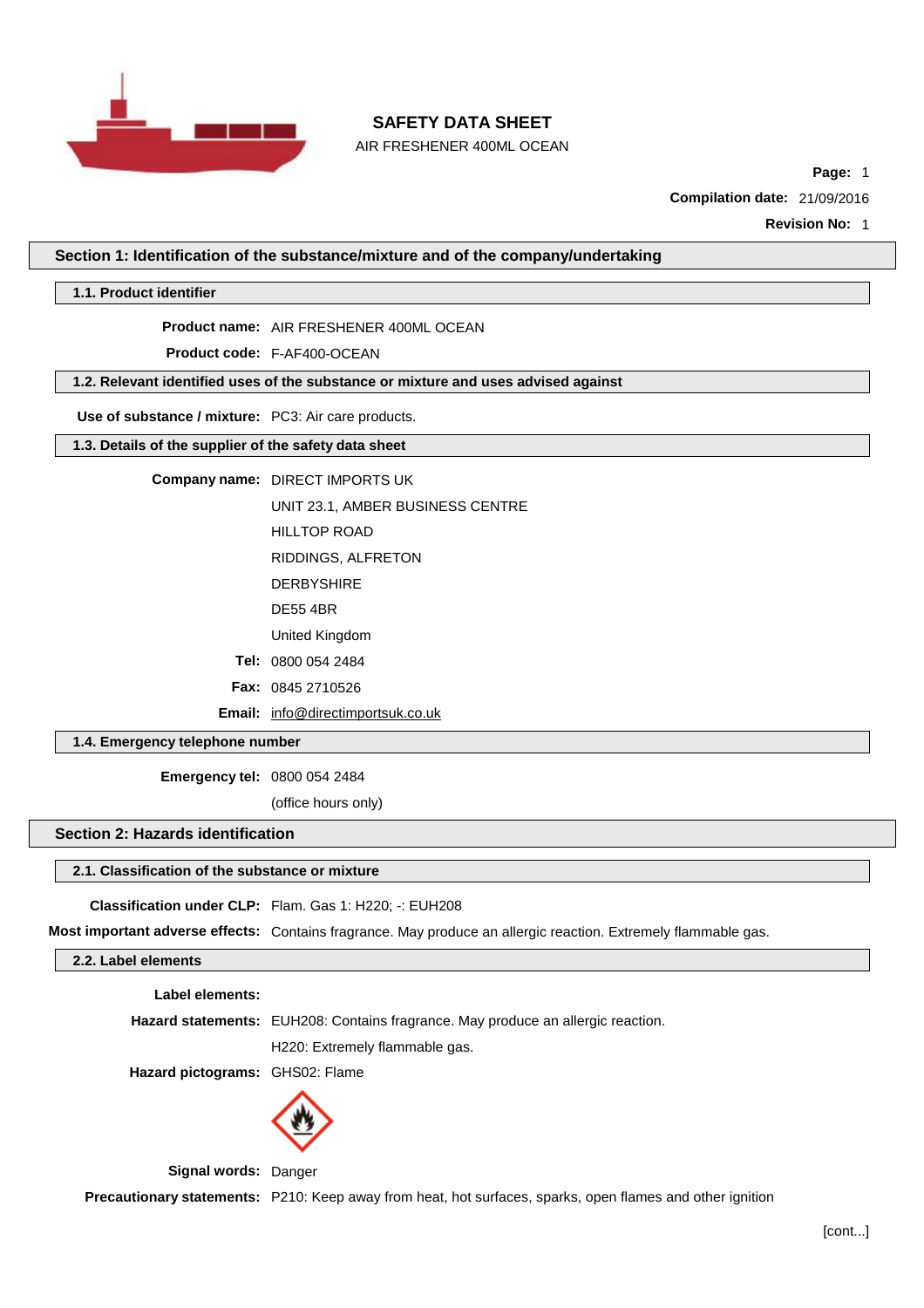## AIR FRESHENER 400ML OCEAN

**Page:** 2

sources. No smoking.

P377: Leaking gas fire: Do not extinguish, unless leak can be stopped safely.

P381: Eliminate all ignition sources if safe to do so.

P403: Store in a well-ventilated place.

## **2.3. Other hazards**

**PBT:** This product is not identified as a PBT/vPvB substance.

#### **Section 3: Composition/information on ingredients**

**3.2. Mixtures**

#### **Hazardous ingredients:**

BUTANE

| <b>EINECS</b> | CAS      | PBT / WEL                                               | <b>CLP Classification</b>           | Percent |
|---------------|----------|---------------------------------------------------------|-------------------------------------|---------|
| 203-448-7     | 106-97-8 | Substance with a Community<br>workplace exposure limit. | Flam. Gas 1: H220; Press. Gas: H280 | 1-10%   |

## PROPANE

| Flam. Gas 1: H220: Press. Gas: H280<br>1-10%<br>200-827-9<br>74-98-6<br>Substance with a Community |  | workplace exposure limit. |  |
|----------------------------------------------------------------------------------------------------|--|---------------------------|--|
|                                                                                                    |  |                           |  |

## ISOBUTANE

| 200-857-2 | 75-28-5 | Substance with a Community<br>workplace exposure limit. | Flam. Gas 1: H220; Press. Gas: H280 | 1-10% |
|-----------|---------|---------------------------------------------------------|-------------------------------------|-------|
|-----------|---------|---------------------------------------------------------|-------------------------------------|-------|

## ETHANOL

| 200-578-6 | 64-17-5 | Substance with a Community<br>workplace exposure limit. | Flam. Lig. 2: H225        | $1 - 10%$ |
|-----------|---------|---------------------------------------------------------|---------------------------|-----------|
| FRAGRANCE |         |                                                         |                           |           |
|           | -       |                                                         | <b>Skin Sens. 1: H317</b> | $< 1\%$   |

### **Section 4: First aid measures**

## **4.1. Description of first aid measures**

**Skin contact:** Wash immediately with plenty of soap and water.

**Eye contact:** Bathe the eye with running water for 15 minutes.

**Ingestion:** Wash out mouth with water.

#### **4.2. Most important symptoms and effects, both acute and delayed**

**Skin contact:** There may be mild irritation at the site of contact.

**Eye contact:** There may be irritation and redness.

**Ingestion:** There may be irritation of the throat.

**Inhalation:** No symptoms.

**Delayed / immediate effects:** No symptoms.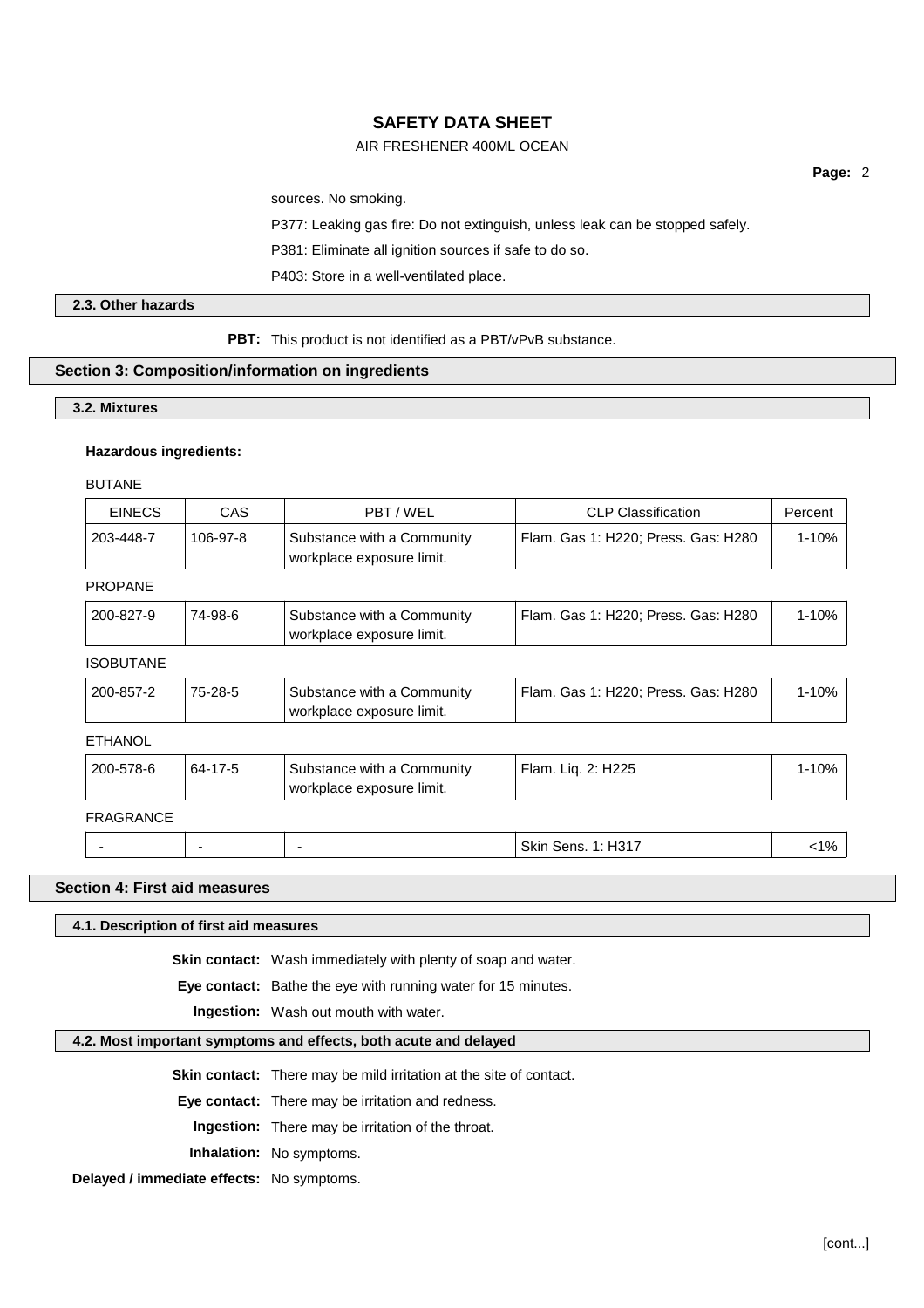## AIR FRESHENER 400ML OCEAN

#### **4.3. Indication of any immediate medical attention and special treatment needed**

**Immediate / special treatment:** Not applicable.

## **Section 5: Fire-fighting measures**

#### **5.1. Extinguishing media**

**Extinguishing media:** Suitable extinguishing media for the surrounding fire should be used. Use water spray

to cool containers.

#### **5.2. Special hazards arising from the substance or mixture**

**Exposure hazards:** In combustion emits toxic fumes.

#### **5.3. Advice for fire-fighters**

**Advice for fire-fighters:** Wear self-contained breathing apparatus. Wear protective clothing to prevent contact

with skin and eyes.

#### **Section 6: Accidental release measures**

## **6.1. Personal precautions, protective equipment and emergency procedures**

**Personal precautions:** Refer to section 8 of SDS for personal protection details. Turn leaking containers leakside up to prevent the escape of liquid. Mark out the contaminated area with signs and prevent access to unauthorised personnel.

#### **6.2. Environmental precautions**

**Environmental precautions:** Do not discharge into drains or rivers. Contain the spillage using bunding.

### **6.3. Methods and material for containment and cleaning up**

**Clean-up procedures:** Absorb into dry earth or sand. Transfer to a closable, labelled salvage container for

disposal by an appropriate method.

## **6.4. Reference to other sections**

### **Section 7: Handling and storage**

**7.1. Precautions for safe handling**

## **7.2. Conditions for safe storage, including any incompatibilities**

**Storage conditions:** Store in a cool, well ventilated area. Keep container tightly closed. The floor of the

storage room must be impermeable to prevent the escape of liquids.

**7.3. Specific end use(s)**

#### **Section 8: Exposure controls/personal protection**

#### **8.1. Control parameters**

**Workplace exposure limits:** No data available.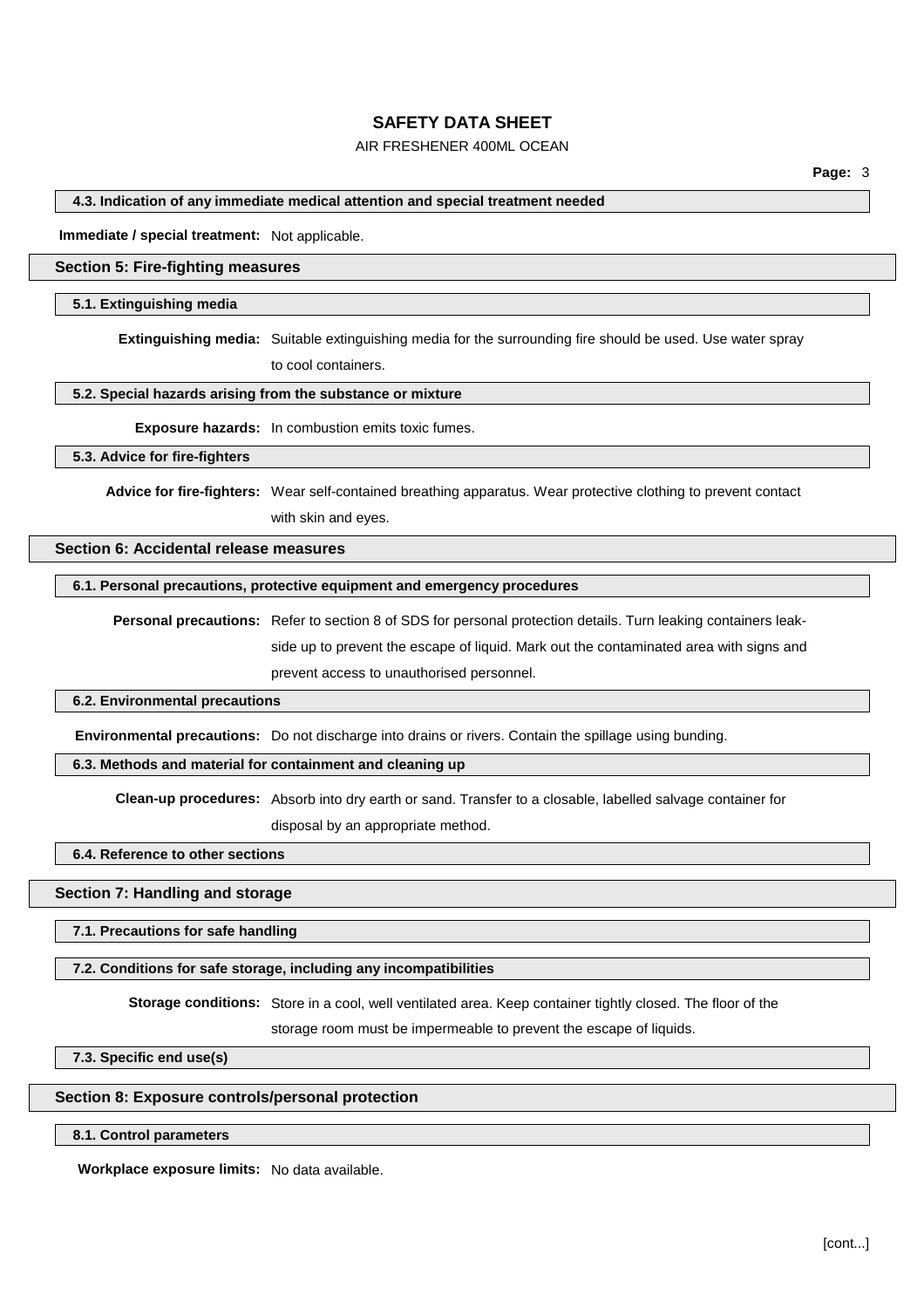## AIR FRESHENER 400ML OCEAN

### **DNEL/PNEC Values**

**DNEL / PNEC** No data available.

#### **8.2. Exposure controls**

**Engineering measures:** The floor of the storage room must be impermeable to prevent the escape of liquids.

**Respiratory protection:** Respiratory protection not required.

**Hand protection:** Protective gloves.

**Eye protection:** Safety glasses.

**Skin protection:** Protective clothing.

**Environmental:** The floor of the storage room must be impermeable to prevent the escape of liquids.

### **Section 9: Physical and chemical properties**

#### **9.1. Information on basic physical and chemical properties**

**State:** Gas

**Colour:** Colourless

**Odour:** Characteristic odour

**pH:** 6-8

## **9.2. Other information**

**Other information:** No data available.

## **Section 10: Stability and reactivity**

**10.1. Reactivity**

**Reactivity:** Stable under recommended transport or storage conditions.

**10.2. Chemical stability**

**Chemical stability:** Stable under normal conditions.

#### **10.3. Possibility of hazardous reactions**

**Hazardous reactions:** Hazardous reactions will not occur under normal transport or storage conditions.

### **10.4. Conditions to avoid**

**Conditions to avoid:** Heat.

**10.5. Incompatible materials**

**Materials to avoid:** Strong oxidising agents. Strong acids.

## **10.6. Hazardous decomposition products**

**Haz. decomp. products:** In combustion emits toxic fumes.

#### **Section 11: Toxicological information**

**11.1. Information on toxicological effects**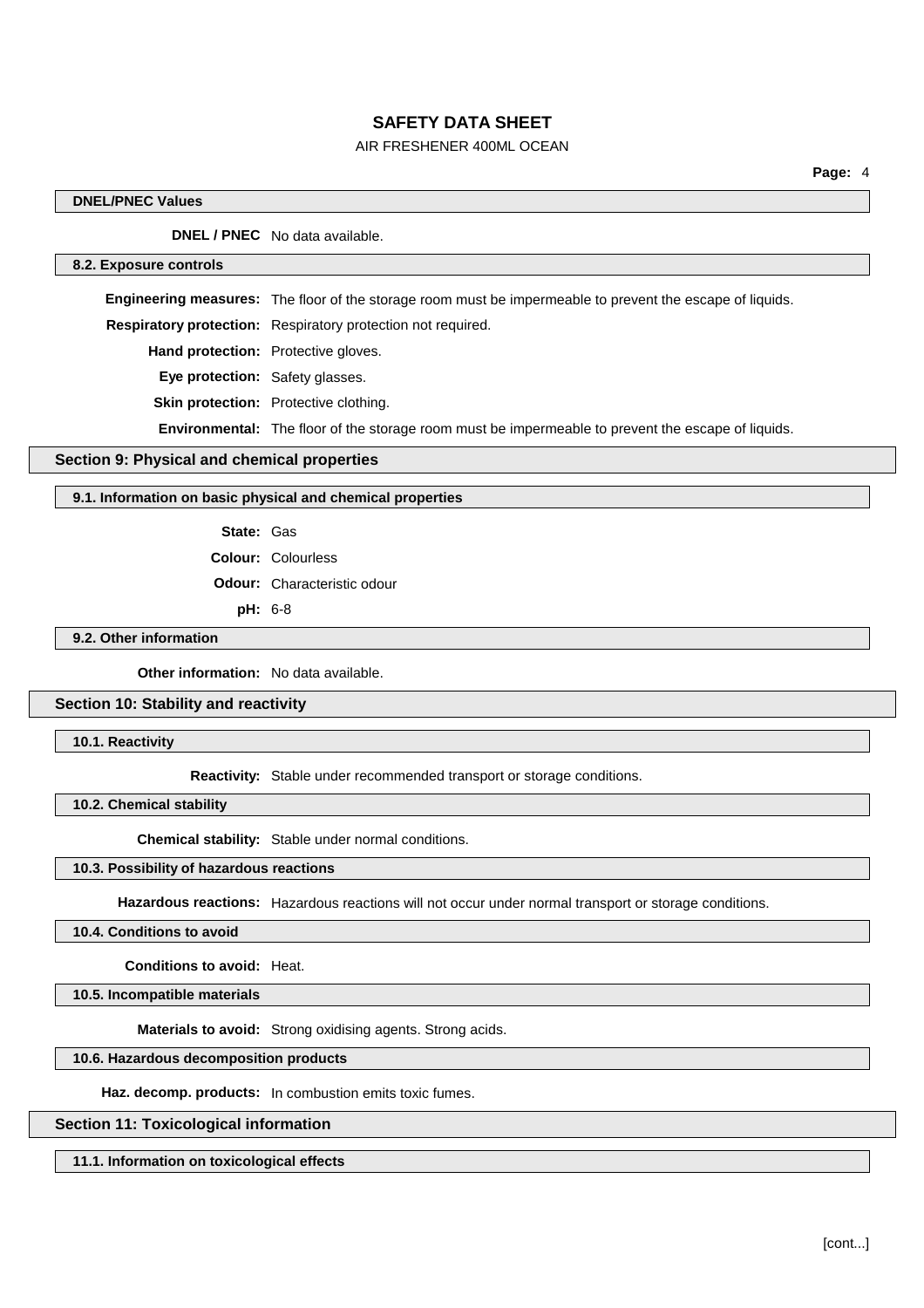## AIR FRESHENER 400ML OCEAN

**Page:** 5

**Hazardous ingredients:**

#### **ETHANOL**

| <b>IVN</b>       | <b>RAT</b> | LD50 | 1440 | mg/kg |
|------------------|------------|------|------|-------|
| <sup>I</sup> ORL | <b>MUS</b> | LD50 | 3450 | mg/kg |
| ' ORL            | RAT        | LD50 | 7060 | mg/kg |

**Toxicity values:** No data available.

**Symptoms / routes of exposure**

**Skin contact:** There may be mild irritation at the site of contact.

**Eye contact:** There may be irritation and redness.

**Ingestion:** There may be irritation of the throat.

**Inhalation:** No symptoms.

**Delayed / immediate effects:** No symptoms.

**Section 12: Ecological information**

**12.1. Toxicity**

**Ecotoxicity values:** No data available.

**12.2. Persistence and degradability**

**Persistence and degradability:** Not biodegradable.

**12.3. Bioaccumulative potential**

**Bioaccumulative potential:** Bioaccumulation potential.

**12.4. Mobility in soil**

**Mobility:** Readily absorbed into soil.

## **12.5. Results of PBT and vPvB assessment**

**PBT identification:** This product is not identified as a PBT/vPvB substance.

**12.6. Other adverse effects**

**Other adverse effects:** Toxic to aquatic organisms. Toxic to soil organisms.

**Section 13: Disposal considerations**

**13.1. Waste treatment methods**

**Disposal operations:** Transfer to a suitable container and arrange for collection by specialised disposal company.

> **NB:** The user's attention is drawn to the possible existence of regional or national regulations regarding disposal.

### **Section 14: Transport information**